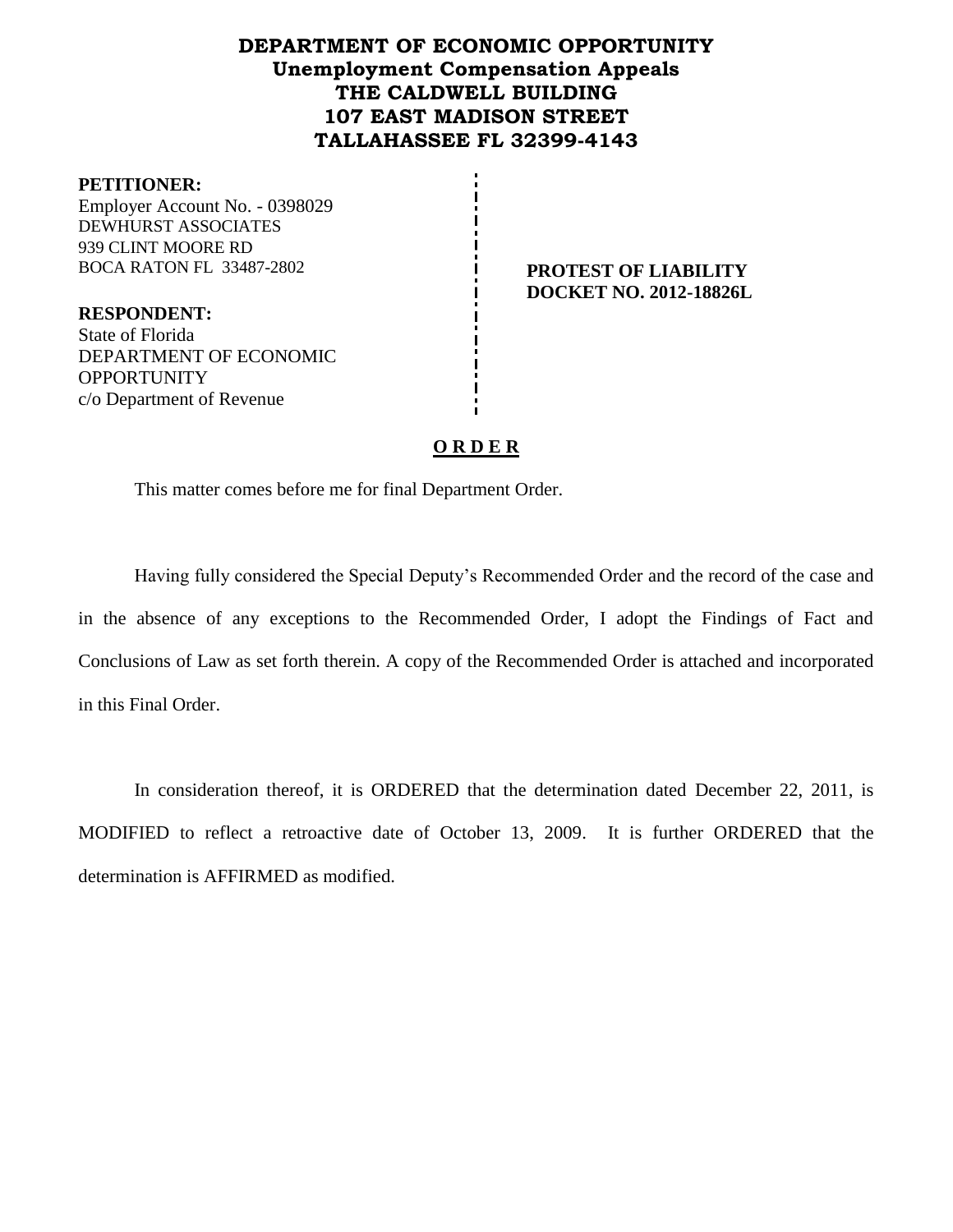#### **JUDICIAL REVIEW**

Any request for judicial review must be initiated within 30 days of the date the Order was filed. Judicial review is commenced by filing one copy of a *Notice of Appeal* with the DEPARTMENT OF ECONOMIC OPPORTUNITY at the address shown at the top of this Order and a second copy, with filing fees prescribed by law, with the appropriate District Court of Appeal. It is the responsibility of the party appealing to the Court to prepare a transcript of the record. If no court reporter was at the hearing, the transcript must be prepared from a copy of the Special Deputy's hearing recording, which may be requested from the Office of Appeals.

Cualquier solicitud para revisión judicial debe ser iniciada dentro de los 30 días a partir de la fecha en que la Orden fue registrada. La revisión judicial se comienza al registrar una copia de un *Aviso de Apelación* con la Agencia para la Innovación de la Fuerza Laboral [*DEPARTMENT OF ECONOMIC OPPORTUNITY]* en la dirección que aparece en la parte superior de este *Orden* y una segunda copia, con los honorarios de registro prescritos por la ley, con el Tribunal Distrital de Apelaciones pertinente. Es la responsabilidad de la parte apelando al tribunal la de preparar una transcripción del registro. Si en la audiencia no se encontraba ningún estenógrafo registrado en los tribunales, la transcripción debe ser preparada de una copia de la grabación de la audiencia del Delegado Especial [*Special Deputy*], la cual puede ser solicitada de la Oficina de Apelaciones.

Nenpòt demann pou yon revizyon jiridik fèt pou l kòmanse lan yon peryòd 30 jou apati de dat ke Lòd la te depoze a. Revizyon jiridik la kòmanse avèk depo yon kopi yon *Avi Dapèl* ki voye bay DEPARTMENT OF ECONOMIC OPPORTUNITY lan nan adrès ki parèt pi wo a, lan tèt *Lòd* sa a e yon dezyèm kopi, avèk frè depo ki preskri pa lalwa, bay Kou Dapèl Distrik apwopriye a. Se responsabilite pati k ap prezante apèl la bay Tribinal la pou l prepare yon kopi dosye a. Si pa te gen yon stenograf lan seyans lan, kopi a fèt pou l prepare apati de kopi anrejistreman seyans lan ke Adjwen Spesyal la te fè a, e ke w ka mande Biwo Dapèl la voye pou ou.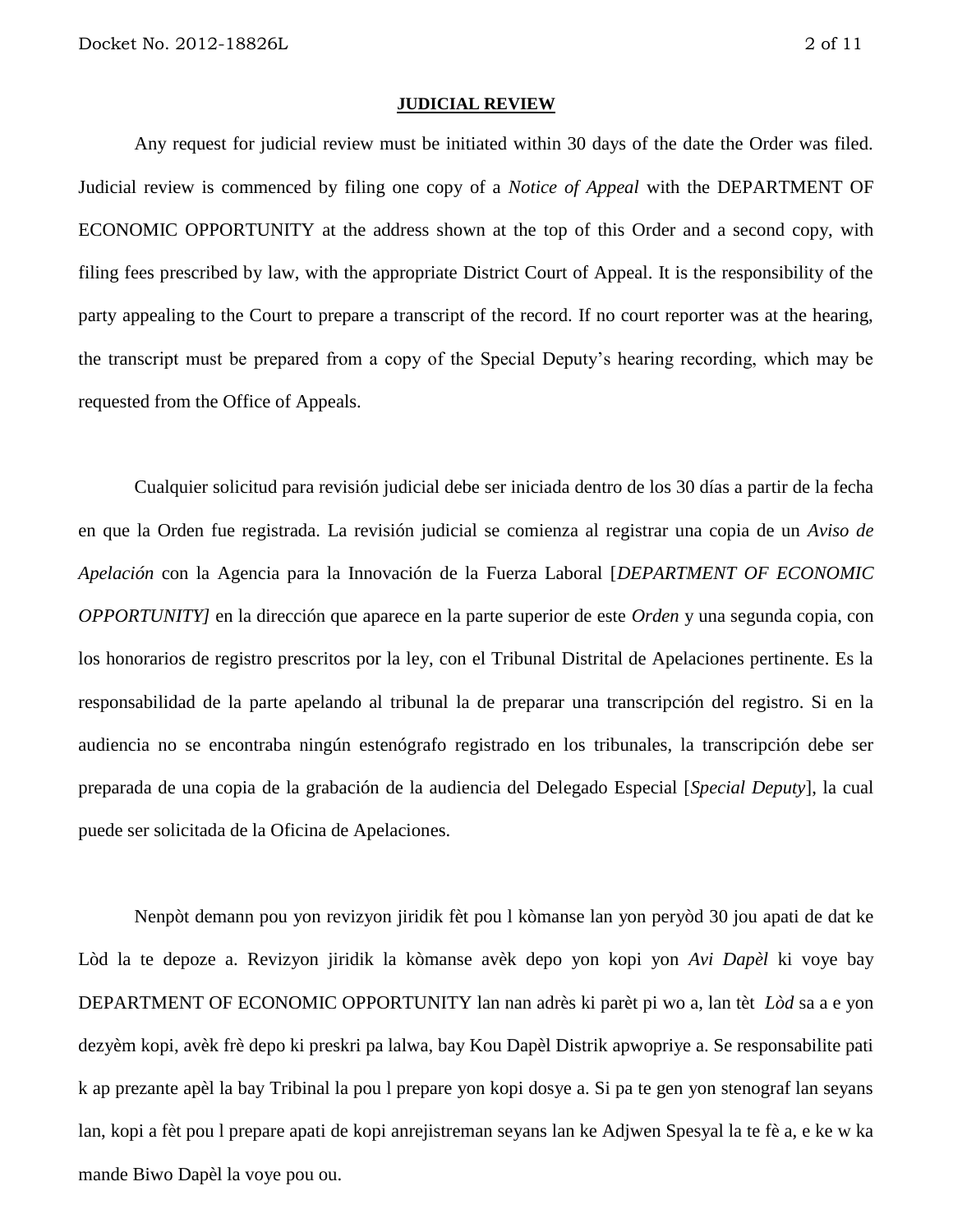DONE and ORDERED at Tallahassee, Florida, this \_\_\_\_\_\_\_ day of **June, 2012**.



Altemese Smith, Assistant Director, Unemployment Compensation Services DEPARTMENT OF ECONOMIC OPPORTUNITY

FILED ON THIS DATE PURSUANT TO § 120.52, FLORIDA STATUTES, WITH THE DESIGNATED DEPARTMENT CLERK, RECEIPT OF WHICH IS HEREBY ACKNOWLEDGED.

 $\mathcal{S}$ hmun $\mapsto$   $\mathcal{S}$ amo DEPUTY CLERK DATE

#### **CERTIFICATE OF SERVICE**

**I HEREBY CERTIFY that true and correct copies of the foregoing Final Order have been furnished to the persons listed below in the manner described, on the \_\_\_\_\_\_\_ day of June, 2012**.

Shoner D. Bams

SHANEDRA Y. BARNES, Special Deputy Clerk DEPARTMENT OF ECONOMIC OPPORTUNITY Unemployment Compensation Appeals 107 EAST MADISON STREET TALLAHASSEE FL 32399-4143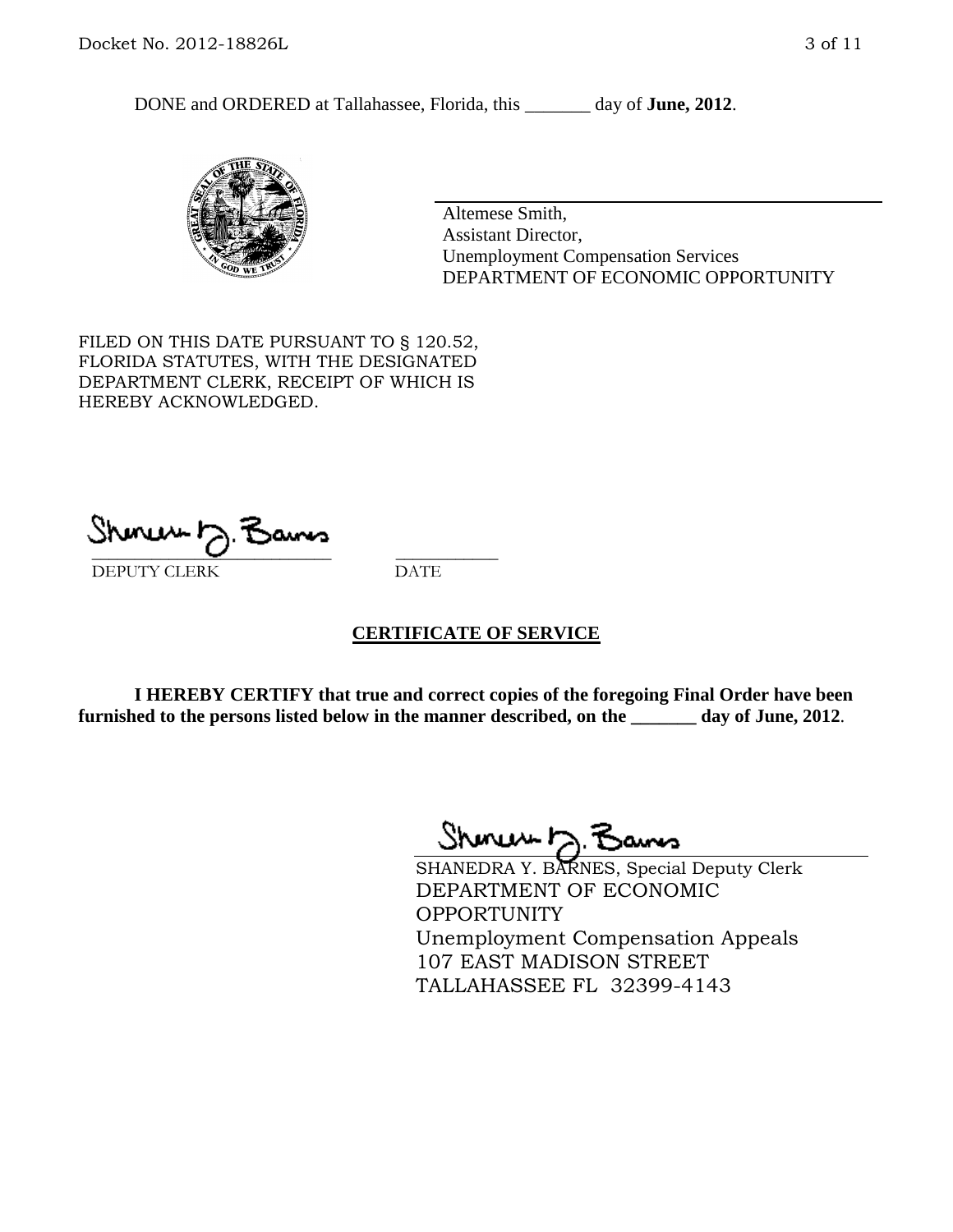Docket No. 2012-18826L 4 of 11

By U.S. Mail:

DEWHURST ASSOCIATES 939 CLINT MOORE RD BOCA RATON FL 33487-2802

DARIO MONTOYA 3001 SOUTH DRIVE APT 504

POMPANO BEACH FL 33069 DEPARTMENT OF REVENUE ATTN: VANDA RAGANS - CCOC #1 4624 5050 WEST TENNESSEE STREET TALLAHASSEE FL 32399

> DOR BLOCKED CLAIMS UNIT ATTENTION MYRA TAYLOR P O BOX 6417 TALLAHASSEE FL 32314-6417

State of Florida DEPARTMENT OF ECONOMIC OPPORTUNITY c/o Department of Revenue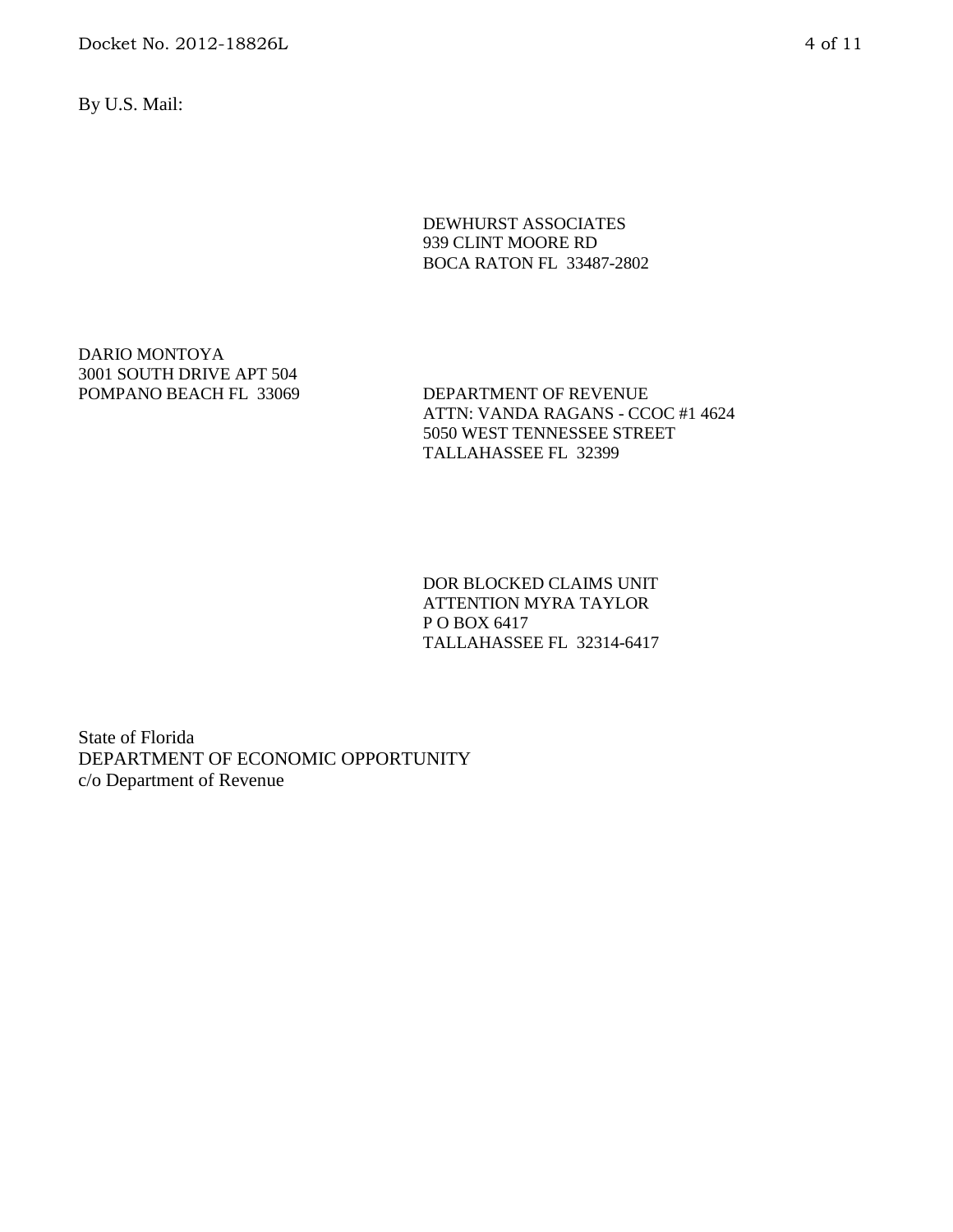## **DEPARTMENT OF ECONOMIC OPPORTUNITY Unemployment Compensation Appeals**

MSC 347 CALDWELL BUILDING 107 EAST MADISON STREET TALLAHASSEE FL 32399-4143

#### **PETITIONER:**

Employer Account No. - 0398029 DEWHURST ASSOCIATES 939 CLINT MOORE RD BOCA RATON FL 33487-2802

#### **PROTEST OF LIABILITY DOCKET NO. 2012-18826L**

**RESPONDENT:** State of Florida DEPARTMENT OF ECONOMIC **OPPORTUNITY** c/o Department of Revenue

# **RECOMMENDED ORDER OF SPECIAL DEPUTY**

TO: Assistant Director, Interim Executive Director, Unemployment Compensation Services DEPARTMENT OF ECONOMIC OPPORTUNITY

This matter comes before the undersigned Special Deputy pursuant to the Petitioner's protest of the Respondent's determination dated December 22, 2011

After due notice to the parties, a telephone hearing was held on March 20, 2012. The Petitioner, represented by its Executive Vice President, appeared and testified. The Respondent, represented by a Department of Revenue Tax Specialist II, appeared and testified. The Joined Party appeared and testified.

The record of the case, including the recording of the hearing and any exhibits submitted in evidence, is herewith transmitted. Proposed Findings of Fact and Conclusions of Law were not received.

#### **Issue**:

Whether services performed for the Petitioner by the Joined Party as field superintendent constitute insured employment, and if so, the effective date of liability, pursuant to sections 443.036(19); 443.036(21); 443.1216, Florida Statutes.

## **Findings of Fact:**

1. The Petitioner is a corporation formed in 1971 for the purpose of operating a commercial general contracting business. The Petitioner is a certified general contractor in Florida. The Petitioner hires subcontractors to perform construction work. The Petitioner utilizes project managers and field superintendents to oversee the work of the subcontractors. The Petitioner considers some of its field superintendents to be employees and some of its field superintendents to be independent contractors. The superintendents classified as independent contractors are hired for a specific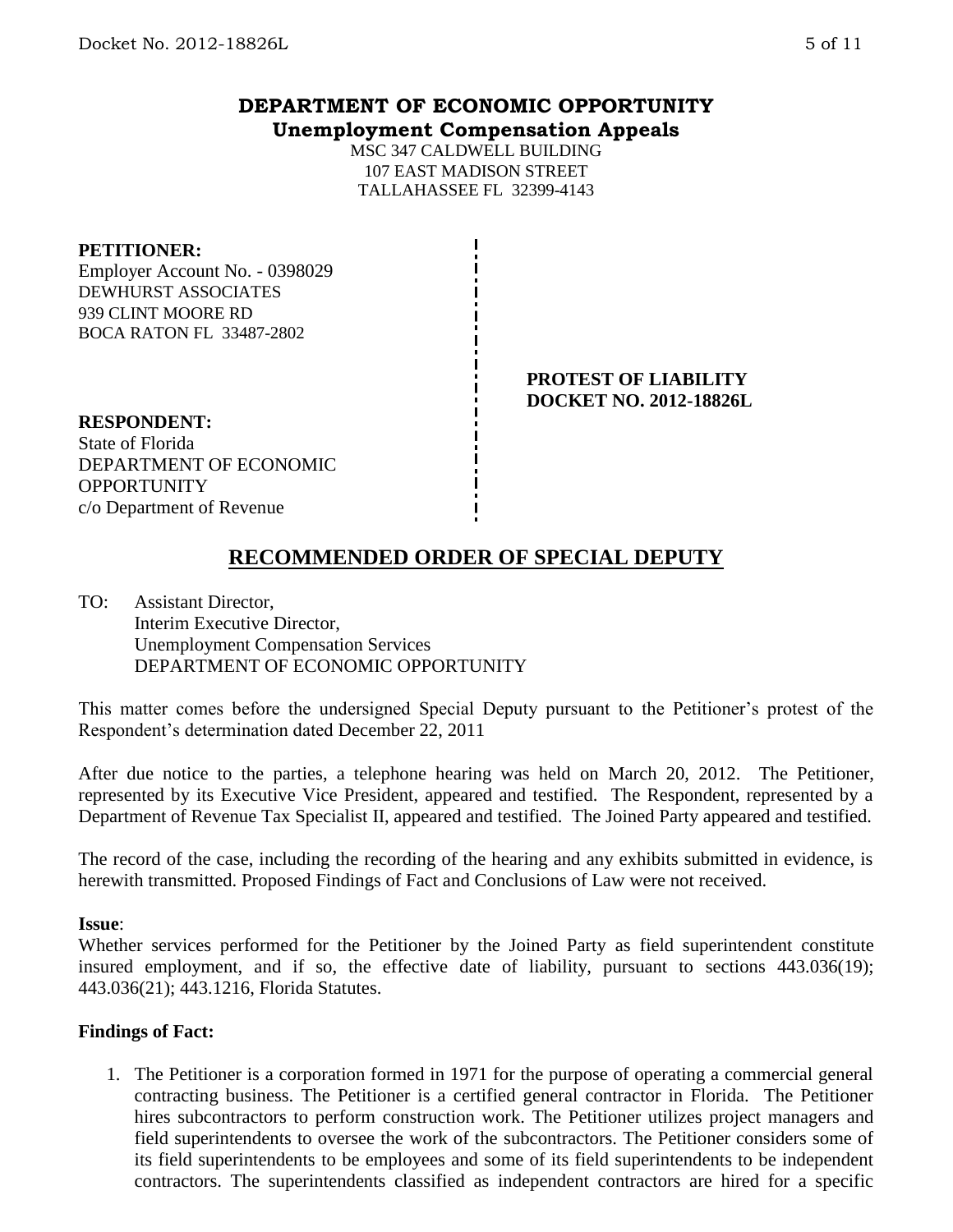project and are not restricted from working for other contractors. The superintendents classified as employees may work on more than one project at a time, depending upon the size of the project, and are not allowed to work for other contractors.

- 2. The Joined Party was employed by the Petitioner as a field superintendent from July 2007, until early 2009. As an employee, the Joined Party was paid at a rate of \$25 per hour and received fringe benefits, such as health insurance, sick pay, vacation pay, and a 401K retirement plan. The Joined Party was laid off due to a lack of work.
- 3. In October 2009, the Petitioner contacted the Joined Party and offered him work as a field superintendent on one of the Petitioner's projects. The Joined Party was told that he would be hired as a subcontractor, and not as an employee. At the time of the offer, the claimant was unemployed. On October 9, 2009, the Joined Party met with the Petitioner's vice president/director of construction. The Joined Party was presented with a letter agreement dated October 8, 2009, which he signed.
- 4. The agreement provides that the Joined Party is being hired as an independent contractor. The stated term of the agreement is eight weeks. The agreement provides that the Joined Party will be paid a salary of \$1,200 per week, consisting of a base salary of \$1,000, FICA of \$77, COBRA of \$70, and a car allowance of \$53. The agreement states that overtime will be paid at a rate of \$40 per hour, up to eight hours per week. The agreement provides that the Petitioner will supply the Joined Party with a cellular telephone, laptop/notebook, and company shirts. The agreement provides that the Joined Party will be considered for a permanent position as a full-time employee in the event the Petitioner's business needs warrant an additional full-time position.
- 5. The Joined Party performed services as a field superintendent under the October 8, 2009, letter agreement from October 13, 2009, until the conclusion of the project, a period of approximately three months.
- 6. In October 2010, the Petitioner again contacted the Joined Party and offered him work as a field superintendent on another of the Petitioner's projects. The parties entered into a letter agreement dated October 22, 2010, the terms of which are identical to the prior letter agreement, except that the duration of the 2010 agreement is eighteen (18) weeks.
- 7. The Joined Party worked as a field superintendent under the 2010 agreement from November 2010, until the completion of the project in 2011. After completion of that project, the Joined Party performed field superintendent services for the Petitioner on a project located in Tampa, Florida. The parties did not enter into another written agreement. The Joined Party continued to work under the same terms and conditions, except that the Petitioner also provided the Joined Party with a hotel room and a weekly stipend of \$250, because the project was located a considerable distance from the Joined Party's residence. The Joined Party performed services on the Tampa project for five or six months.
- 8. Approximately one and one-half months after the completion of the Tampa project, the Petitioner hired the Joined Party for another project near the Joined Party's residence. As of the date of the hearing, the Joined Party continues to perform services for the Petitioner on that project.
- 9. The Joined Party's duties under the various written and verbal agreements were the same as his duties as an employee. The Joined Party was responsible for overseeing the operations of the subcontractors to ensure that the work progressed in accordance with the project schedule, that the quality of the work met the project specifications, and that applicable safety regulations were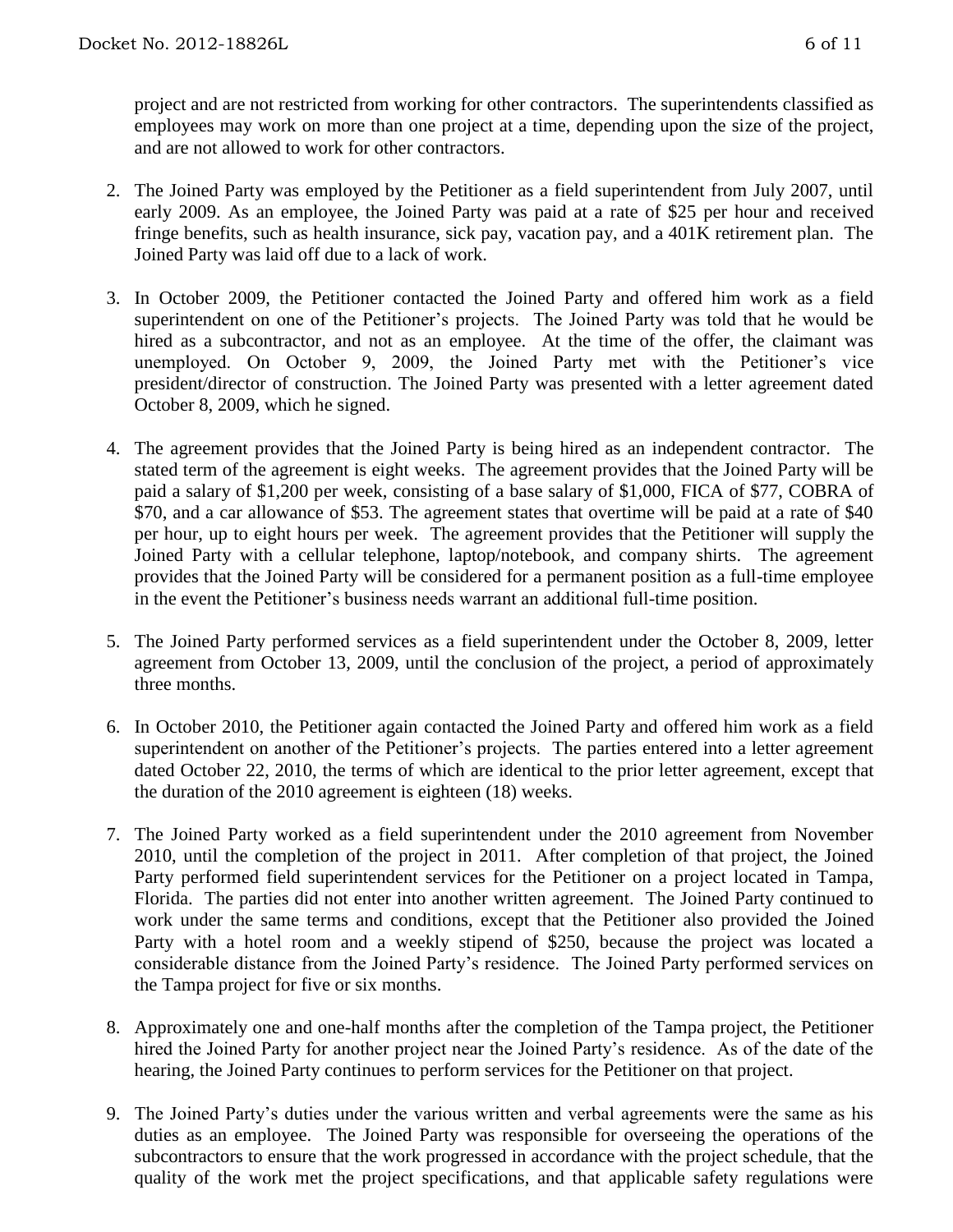followed. The Joined Party did not require any training. He was familiar with industry standards for field superintendents and with the expectations of the Petitioner, based upon his previous employment with the Petitioner.

- 10. The Joined Party's services were performed at the project sites. On occasion, the Joined Party visited the Petitioner's office for a meeting or to pick-up paperwork. The Joined Party was expected to be at the job site whenever construction work was being performed. The working hours were established at the outset of a project by agreement between the Petitioner and the Petitioner's client.
- 11. The Petitioner furnished a laptop, software program, cellular telephone, company shirts, and hard hat for the Joined Party's use in performing the work. Additionally, the Petitioner provided the Joined Party with business cards identifying the Joined Party as a superintendent and a company credit card for use in purchasing incidental materials for the job site.
- 12. The Joined Party reported to a project manager. The Joined Party completed a daily report of job site activities that he submitted electronically to the project manager on a daily basis. If a question arose on the job site that the Joined Party could not answer, or if the Joined Party had an issue with a subcontractor that he could not resolve, the Joined Party referred the matter to the project manager. The project manager made periodic visits to the job site. If the project manager thought some aspect of the work needed to be redone or replaced, he would tell the Joined Party how he wanted it done.
- 13. The Petitioner paid the Joined Party on a weekly basis, at a rate of \$30 per hour for regular hours and \$40 per hour for overtime hours. The Joined Party was required to obtain authorization from the project manager to work overtime. The Joined Party completed an electronic timesheet and submitted it to the Petitioner on a weekly basis.
- 14. The Petitioner did not withhold taxes from the Joined Party's pay. The Petitioner reported the Joined Party's earnings on a form 1099-MISC. The claimant did not receive fringe benefits such as sick pay, vacation pay, or holiday pay.
- 15. The Joined Party was required to personally perform the work. He could not hire others to perform the work for him.
- 16. The Joined Party did not have his own business, occupational license, contractor's license, workers' compensation insurance, or business liability insurance. The Joined Party did not advertise his services to the general public. The Joined Party was not restricted from performing services for others; however, the Petitioner expected that the Joined Party would only perform services for others outside of the hours the Joined Party was required to devote to the Petitioner's projects. During the time the Joined Party performed services for the Petitioner, the Joined Party did not perform similar services for others.
- 17. Either party had the right to terminate the relationship at any time without penalty or liability.
- 18. The Joined Party filed a claim for unemployment compensation benefits effective October 30, 2011. When the Joined Party did not receive credit for his earnings with the Petitioner, a *Request for Reconsideration of Monetary Determination* was filed. An investigation was assigned to the Department of Revenue to determine if the Joined Party performed services for the Petitioner as an independent contractor or as an employee.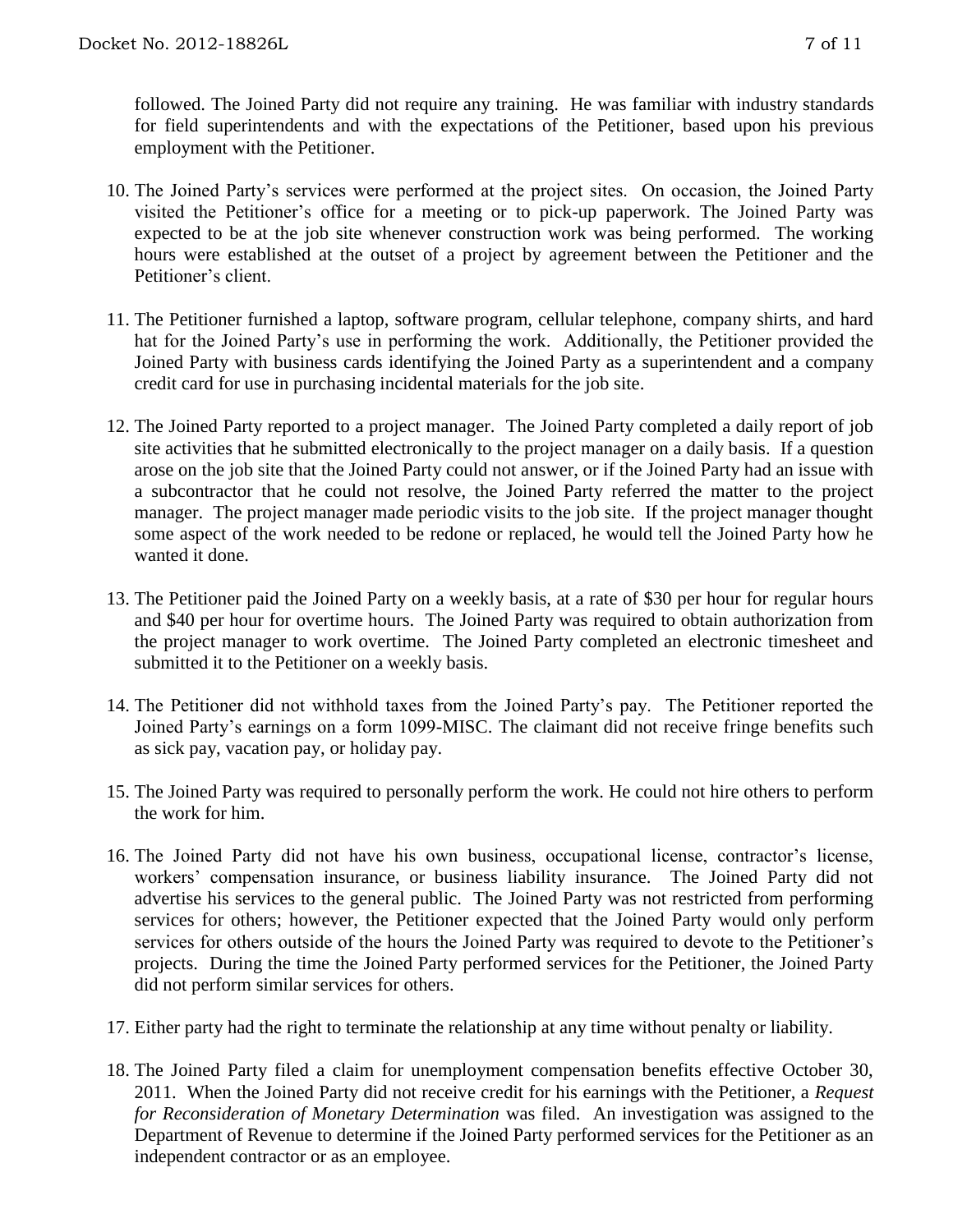19. On December 22, 2011, the Department of Revenue issued a determination holding that the services performed by the Joined Party as a field superintendent constitute insured employment retroactive to November 15, 2010. The Petitioner filed a timely protest.

### **Conclusions of Law:**

- 20. The issue in this case, whether services performed for the Petitioner constitute employment subject to the Florida Unemployment Compensation Law, is governed by Chapter 443, Florida Statutes. Section 443.1216(1)(a)2, Florida Statutes, provides that employment subject to the chapter includes service performed by individuals under the usual common law rules applicable in determining an employer-employee relationship.
- 21. The Supreme Court of the United States held that the term "usual common law rules" is to be used in a generic sense to mean the "standards developed by the courts through the years of adjudication." United States v. W.M. Webb, Inc., 397 U.S. 179 (1970).
- 22. The Supreme Court of Florida adopted and approved the tests in 1 Restatement of Law, Agency 2d Section 220 (1958), for use to determine if an employment relationship exists. See Cantor v. Cochran, 184 So.2d 173 (Fla. 1966); Miami Herald Publishing Co. v. Kendall, 88 So.2d 276 (Fla. 1956); Magarian v. Southern Fruit Distributors, 1 So.2d 858 (Fla. 1941); see also Kane Furniture Corp. v. R. Miranda, 506 So.2d 1061 (Fla. 2d DCA 1987).
- 23. Restatement of Law is a publication, prepared under the auspices of the American Law Institute, which explains the meaning of the law with regard to various court rulings. The Restatement sets forth a nonexclusive list of factors that are to be considered when judging whether a relationship is an employment relationship or an independent contractor relationship.
- 24. 1 Restatement of Law, Agency 2d Section 220 (1958) provides:
	- (1) A servant is a person employed to perform services for another and who, in the performance of the services, is subject to the other's control or right of control.
	- (2) The following matters of fact, among others, are to be considered:
		- (a) the extent of control which, by the agreement, the business may exercise over the details of the work;
		- (b) whether or not the one employed is engaged in a distinct occupation or business;
		- (c) the kind of occupation, with reference to whether, in the locality, the work is usually done under the direction of the employer or by a specialist without supervision;
		- (d) the skill required in the particular occupation;
		- (e) whether the employer or the worker supplies the instrumentalities, tools, and the place of work for the person doing the work;
		- (f) the length of time for which the person is employed;
		- (g) the method of payment, whether by the time or by the job;
		- (h) whether or not the work is a part of the regular business of the employer;
		- (i) whether or not the parties believe they are creating the relation of master and servant;
		- (j) whether the principal is or is not in business.
- 25. Comments in the Restatement explain that the word "servant" does not exclusively connote manual labor, and the word "employee" has largely replaced "servant" in statutes dealing with various aspects of the working relationship between two parties.
- 26. In Department of Health and Rehabilitative Services v. Department of Labor & Employment Security, 472 So.2d 1284 (Fla. 1<sup>st</sup> DCA 1985) the court confirmed that the factors listed in the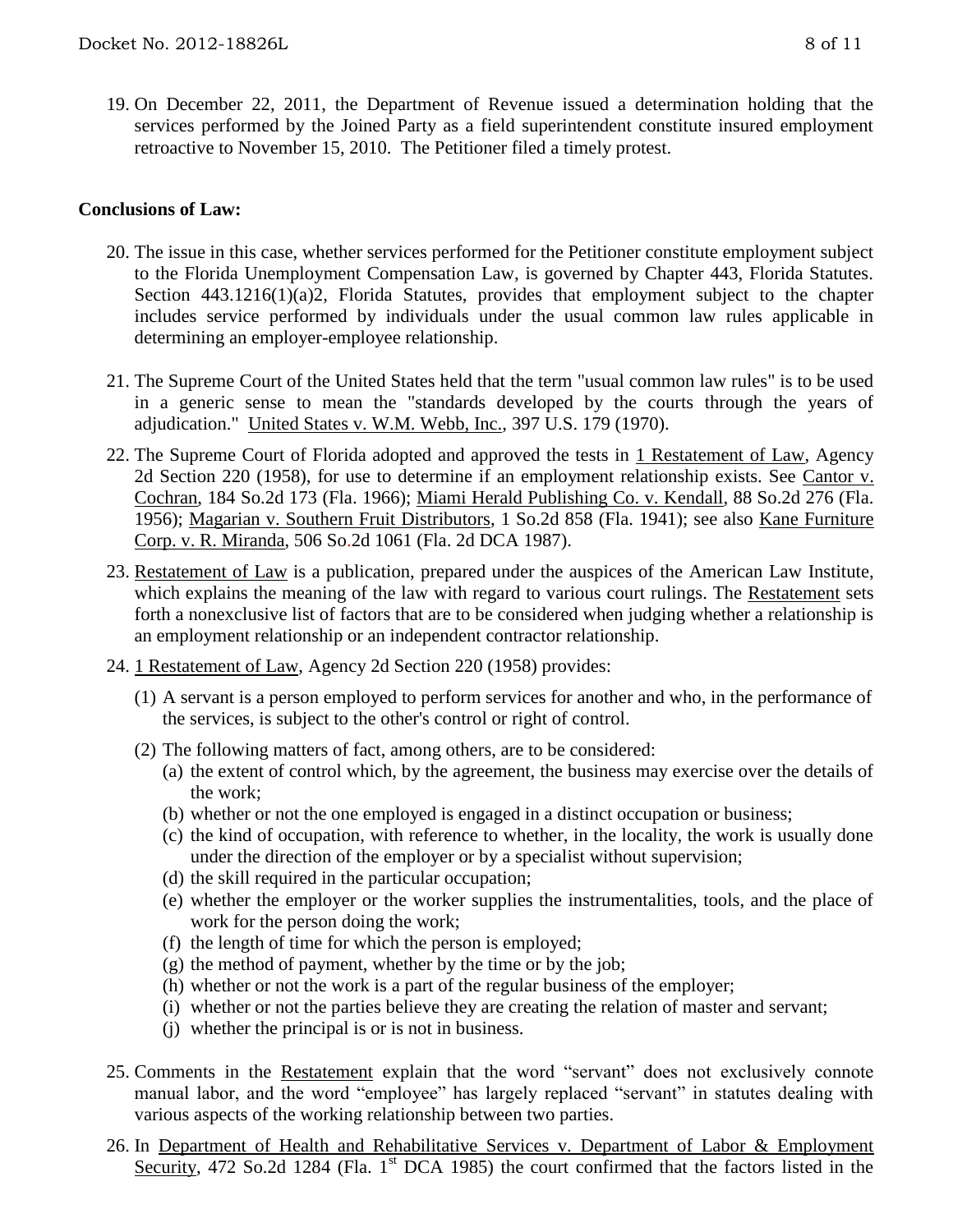Restatement are the proper factors to be considered in determining whether an employer-employee relationship exists. However, in citing La Grande v. B&L Services, Inc., 432 So.2d 1364, 1366 (Fla.  $1<sup>st</sup>$  DCA 1983), the court acknowledged that the question of whether a person is properly classified an employee or an independent contractor often cannot be answered by reference to "hard and fast" rules, but rather must be addressed on a case-by-case basis.

- 27. The written agreements between the parties state that the Joined Party is an independent contractor. A statement in an agreement that the existing relationship is that of an independent contractor is not dispositive of the issue. Lee v. American Family Assurance Company, 431 So.2d 249 (Fla. 1<sup>st</sup> DCA 1983). In Justice v. Belford Trucking Company, Inc., 272 So. 2d 131 (Fla. 1972), a case involving an independent contractor agreement that specified the worker was not to be considered an employee, the Florida Supreme Court commented, "while the obvious purpose to be accomplished by this document was to evince an independent contractor status, such status depends not on the statements of the parties but upon all the circumstances of their dealings with each other."
- 28. The work performed by the Joined Party required a high degree of knowledge and skill. Courts have noted the particular difficulty in determining the extent of control over the activities of a professional person or highly skilled worker. See Florida Gulf Coast Symphony, Inc. v. Department of Labor and Employment Security, 386 So.2d 259 (Fla. 2d DCA 1980); Kay v. General Cable Corp., 144 F.2d 653 (3d Cir. 1944); Carnes v. Industrial Commission, 73 Ariz. 264, 240 P.2d 536 (1952). The engaging party's control "must necessarily be more tenuous and general than the control over nonprofessional employees." James v. Commissioner, 25 T.C. 1296, 1301 (1956).
- 29. In this case, the Petitioner exercised sufficient control over the Joined Party's work to support a finding that the Joined Party was an employee of the Petitioner. The Petitioner determined the rate and method of payment. The Petitioner determined where and when the work was to be performed. The work had to be performed at the Petitioner's job sites and, on occasion, at the Petitioner's office. The Petitioner, in conjunction with the Petitioner's client, determined the working hours. The Joined Party was required to be on site while construction activities were in progress. The Joined Party performed his duties in the same manner as he had performed them as an employee of the Petitioner. The Joined Party reported to and took direction from the Petitioner's project manager. The Joined Party was required to personally perform the work.
- 30. The Petitioner furnished all of the instrumentalities needed to perform the work. The Joined Party used his own vehicle to travel to the job sites; however, the Joined Party's pay included an allowance for the use of his vehicle.
- 31. The Joined Party was paid by time, and not by the job. This factor is more indicative of an employer-employee relationship. The fact that the Petitioner did not withhold payroll taxes from the pay does not, standing alone, establish an independent contractor relationship.
- 32. The Joined Party did not have his own business, occupational license, contractor's license, or business liability insurance. He did not advertise his services to the general public. The Joined Party had no financial risk or expenses in connection with the performance of his services for the Petitioner.
- 33. The Petitioner operates a general contracting business. As a field superintendent, the Joined Party supervised the Petitioner's subcontractors. The duties performed by the Joined Party under the written and verbal agreements were the same duties that he performed as an employee. The work performed by the Joined Party was an integral and necessary part of the Petitioner's business. As the court stated in Hilldrup Transfer & Storage of New Smyrna Beach, Inc. v. Department of Labor and Employment Security, 447 So.2d 414 (Fla. 5th DCA 1984), "if the work performed in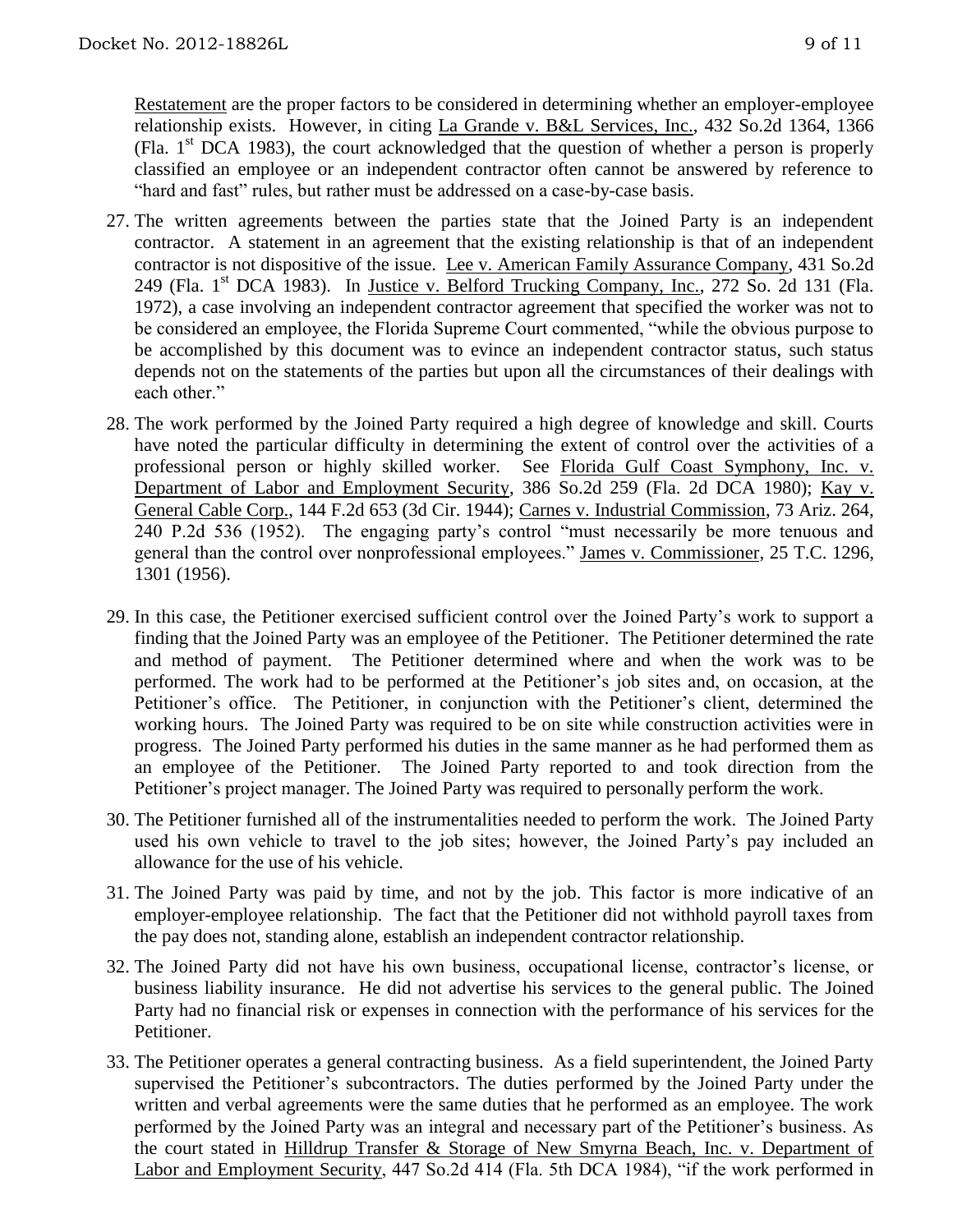the relationship under consideration is a part of the principle's business, this factor indicates an employment status, even if the work requires a high level of skill to perform it."

- 34. It is concluded that the services performed for the Petitioner by the Joined Party constitute insured employment.
- 35. The determination in this case holds the Petitioner liable for payment of unemployment compensation taxes retroactive to November 15, 2010. However, the record shows the Joined Party has worked for the Petitioner since October 13, 2009. Therefore, the correct retroactive date is October 13, 2009.

**Recommendation:** It is recommended that the determination dated December 22, 2011 be MODIFIED to reflect a retroactive date of October 13, 2009. As MODIFIED, the determination is AFFIRMED.

Respectfully submitted on May 21, 2012.



SUSAN WILLIAMS, Special Deputy Office of Appeals

A party aggrieved by the *Recommended Order* may file written exceptions to the Director at the address shown above within fifteen days of the mailing date of the *Recommended Order*. Any opposing party may file counter exceptions within ten days of the mailing of the original exceptions. A brief in opposition to counter exceptions may be filed within ten days of the mailing of the counter exceptions. Any party initiating such correspondence must send a copy of the correspondence to each party of record and indicate that copies were sent.

Una parte que se vea perjudicada por la *Orden Recomendada* puede registrar excepciones por escrito al Director Designado en la dirección que aparece arriba dentro de quince días a partir de la fecha del envío por correo de la *Orden Recomendada*. Cualquier contraparte puede registrar contra-excepciones dentro de los diez días a partir de la fecha de envió por correo de las excepciones originales. Un sumario en oposición a contra-excepciones puede ser registrado dentro de los diez días a partir de la fecha de envío por correo de las contra-excepciones. Cualquier parte que dé inicio a tal correspondencia debe enviarle una copia de tal correspondencia a cada parte contenida en el registro y señalar que copias fueron remitidas.

Yon pati ke *Lòd Rekòmande* a afekte ka prezante de eksklizyon alekri bay Direktè Adjwen an lan adrès ki parèt anlè a lan yon peryòd kenz jou apati de dat ke *Lòd Rekòmande* a te poste a. Nenpòt pati ki fè opozisyon ka prezante objeksyon a eksklizyon yo lan yon peryòd dis jou apati de lè ke objeksyon a eksklizyon orijinal yo te poste. Yon dosye ki prezante ann opozisyon a objeksyon a eksklizyon yo, ka prezante lan yon peryòd dis jou apati de dat ke objeksyon a eksklizyon yo te poste. Nenpòt pati ki angaje yon korespondans konsa dwe voye yon kopi kourye a bay chak pati ki enplike lan dosye a e endike ke yo te voye kopi yo.

CLAREAC

**MANEDRA Y. BARNES, Special Deputy Clerk** Date Mailed:

**Date Mailed:**